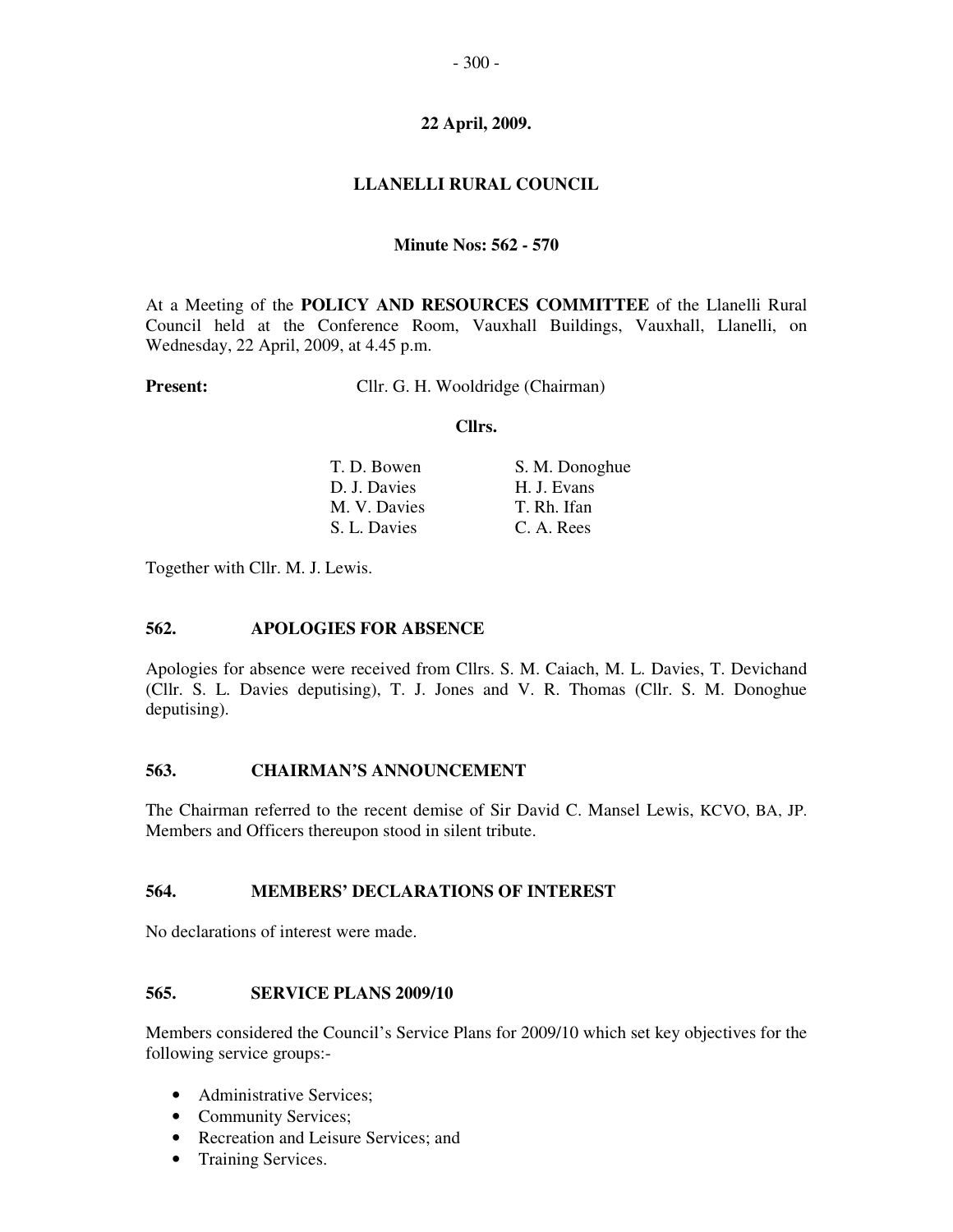Following discussion, it was

**RESOLVED** that the Service Plans for 2009/10 be accepted.

## **566. COMMUNITY ORGANISATIONS' AND SPORTING CLUBS' ASSOCIATION WITH THE COUNCIL**

Further to Minute No. 469, Members discussed formulating a policy for the letting of the Council's facilities and possible penalties for their misuse.

Following discussion, it was

**RESOLVED** that a working group, comprising two Members of each political group be agreed in principle and that it be tasked with drawing up a policy framework for committee consideration and, furthermore, appointments to the working group shall be confirmed at the next meeting.

## **567. COUNCIL REPRESENTATIVES ATTENDING CONFERENCES**

Pursuant to Minute No. 470, reference was made to the need for a policy whereby Members attending conferences fed back information verbally to others. It was felt that the current practice of leaving documents obtained from training sessions in the office was not beneficial.

Cllr. S. M. Donoghue having offered information on the policy utilised at his place of work on feedback expected from attendances at conferences etc., it was

**RESOLVED** that Cllr. Donoghue's offer be accepted and that the matter be discussed at a future meeting.

### **568. PROPOSALS ON THE FUTURE OF COMMUNITY HEALTH COUNCILS IN WALES**

A letter was received from the Chief Officer, Carmarthenshire Community Health Council, together with a consultation paper received from the Welsh Assembly Government.

The Chief Officer apologised for the delay in notifying this Council of the Welsh Assembly Government's Consultation Event held in Carmarthen on 7 April, 2009. Although various ways of circulating the information had been used, not all parts of the county had been notified.

The Clerk referred to the fact that this Council supported the views and observations of the Committee for the Improvement of Hospital Services regarding this particular consultation exercise and was thus able to give an informed overview to Members.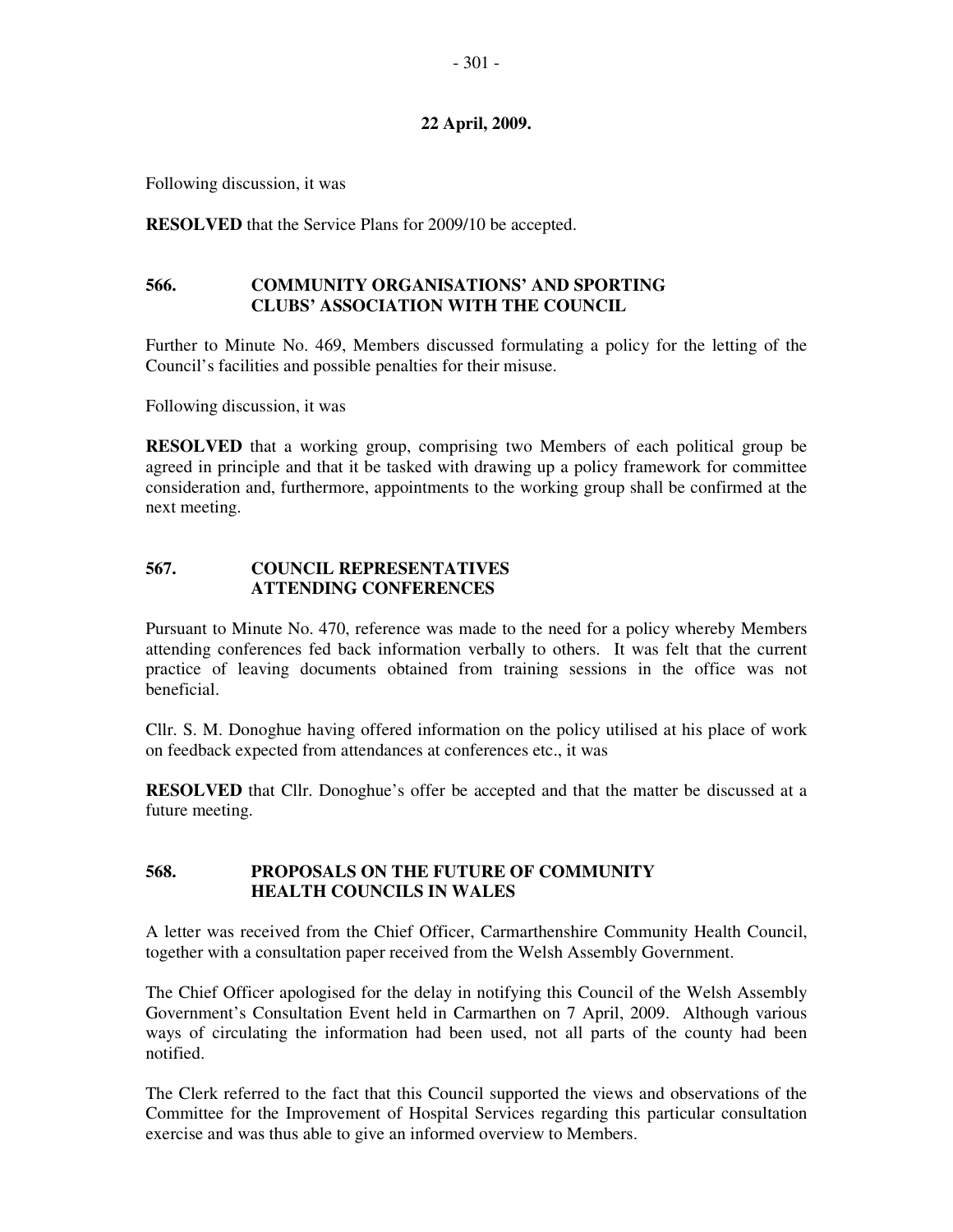It was believed that the functions of Community Health Councils (CHCs) should be strengthened but would go further by suggesting that CHCs be granted additional powers to issue non-conformance notices to the new Local Health Boards (LHBs) when service standards were deemed unacceptable or when views had been ignored or not properly considered. This would strengthen CHCs' scrutiny role and increase levels of accountability between the two bodies. It was important for the public to have confidence in the reform measures so that CHCs were not viewed as talking shops and being ineffectual in bringing about changes in patient health care and standards.

Streamlining from nineteen to seven CHCs in the Council's view would dilute local accountability and the importance attached to local issues. Given the large size of the proposed catchment areas, it was felt that perhaps CHCs ought to be re-designated as Regional Health Councils instead. The term community implied having something in common. The Council failed to see what the town of Llanelli would have in common with rural villages and settlements in Ceredigion and Pembrokeshire under the new arrangement planned for West Wales. The Council had concerns over the role of the proposed 23 Area Associations and how their work and findings would influence and make a real impact on regional CHC agendas. The Council believed that effective local representation would be lost under the proposed arrangement.

The Council would advocate keeping CHCs local to safeguard the interests of fair local representation and the accountability that went with it.

In reply to the question of the issues to be overcome so that the new CHCs could successfully build and develop their Area Associations, it was felt that convincing local people that Area Associations would be able to serve as an effective local voice under the current proposals and that their work would make a real difference in terms of influencing change and safeguarding local interests. Whilst not supporting the notion of seven regional bodies; for reasons of practicality and in the interests of servicing effective meetings, the number of members proposed appeared to be reasonable. However, the Council did not support any form of public appointment and would wish to see ballots being held for all members with all Area Association Chairmen having the right to vote under reform proposals.

It was felt that the proposed catchment areas were too large to demonstrate true local accountability and that the proposal would not deliver the right level of accountability with respect to CHCs in Wales. The Council had no view on the question of the Board of CHCs in Wales being smaller than was currently or whether the new suggested size was about right. The arrangements for the right links being in place between CHCs and the National Advisory Board appeared reasonable.

**RESOLVED** that the Clerk convey the above to the Patient Experience Team, Quality, Standards and Safety Improvement Directorate, Welsh Assembly Government.

#### **569. PUBLIC BODIES (ADMISSION TO MEETINGS) ACT, 1960**

**RESOLVED** that in view of the confidential nature of the business to be transacted, the following matters be considered in private and that the power of exclusion of the public under Section 1(2) of the Public Bodies (Admission to Meetings Act, 1960) be exercised.